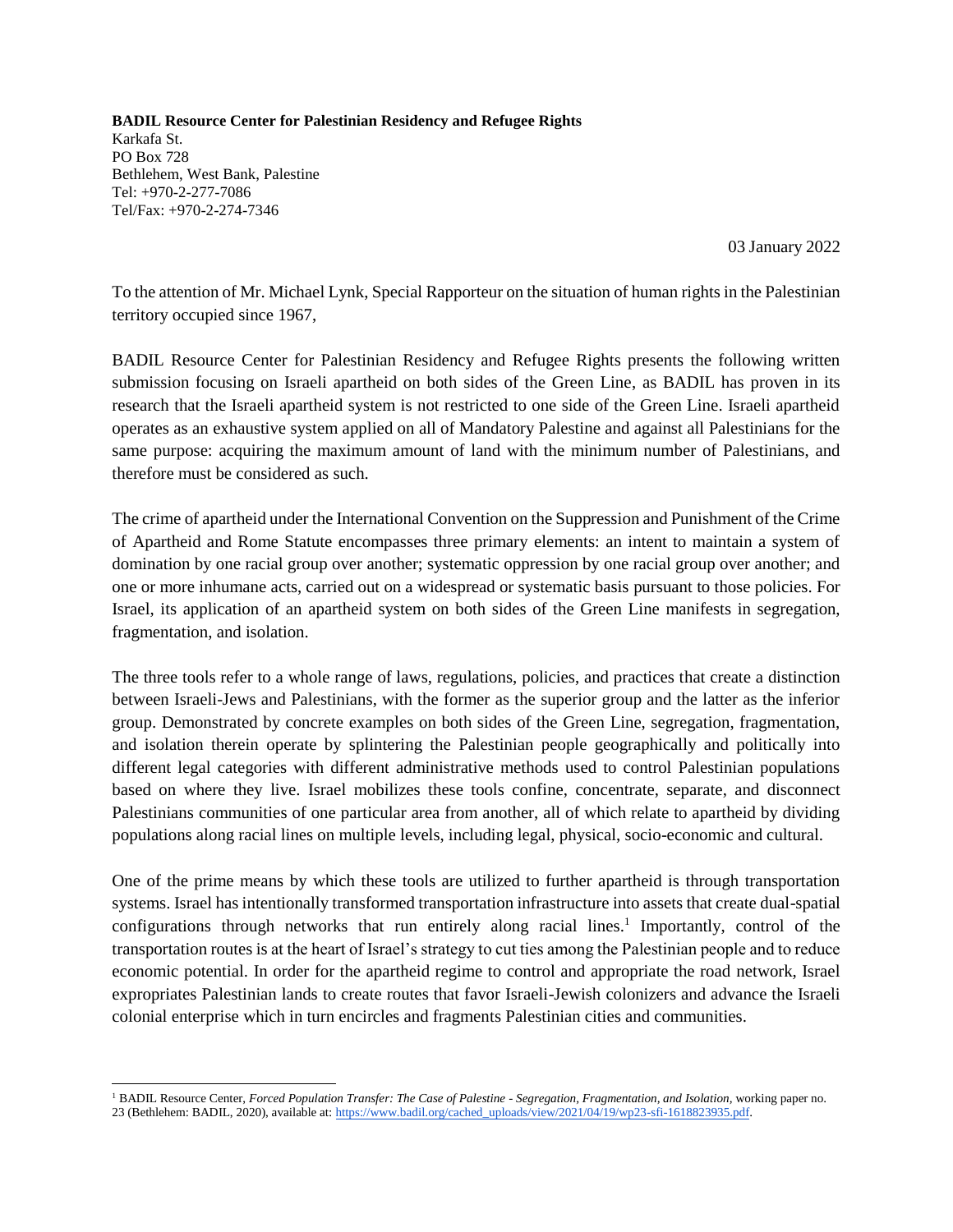Palestinian cities are not only becoming increasingly disconnected from the rest of Mandatory Palestine, but are also facing internal disconnection between different urban areas and villages within the governorates themselves – a result that directly corresponds to the Israeli imposed system of bypass roads and a fractured public transport system on both sides of the Green Line. Simultaneously, Israel targets Palestinian transportation networks in Palestinian cities through several mechanisms, including the diversion of major thoroughfares, cessation of public transport networks, appropriation and control of pre-existing road facilities, and checkpoints. All of this is combined with large swathes of Palestinian land and communities subjected to the Israeli process of *de facto* and *de jure* annexation.<sup>2</sup> This has transformed Palestinian cities in the occupied Palestinian territory into increasingly strangled, isolated enclaves, besieged by Israeli colonies and surrounded by superior transportation infrastructure established exclusively for Israeli-Jewish colonizers.

In 1948 Palestine, Israel manages to confine, concentrate and disconnect Palestinian communities from their surroundings, completing the broader system of cities' fragmentation and segregation. Since Israel has a stranglehold on urban planning and transportation decision-making, its policies of segregation, fragmentation, and isolation are enacted in a subtle and largely inconspicuous way, rather than through explicit targeting of Palestinian communities. Cities' structural maps and the permission or prevention of building play a primary role in either creating successful cities or poor and marginalized ones. These structural maps are designed according to Israeli-Jewish priorities and are at odds with Palestinian needs. Consequently, Israel deprives Palestinian communities of public transport options both within the city and local areas, as well as direct and regular connections between key Palestinian centers. This control and manipulation of road planning and transportation decision-making serves the purpose of *de facto* dedevelopment of the Palestinian communities.

Conclusively, the three tools of segregation, fragmentation, and isolation and their consequent restrictions imposed on Palestinians living across the Green Line amount to the level of deliberate measures calculated to prevent their participation in the political, social, economic, and cultural life and create conditions preventing their full development by denying them their basic human rights,<sup>3</sup> which expose that Israel is practicing apartheid over the Palestinian people.

As a peremptory norm of international law, the prohibition of apartheid requires states to adhere to their obligations of non-assistance and non-recognition under Article 41 of the Draft Articles on the Responsibility of States for Internationally Wrongful Acts.

Accordingly, BADIL calls the UN and International Community to:

 $\overline{a}$ 

● Strategically and systematically mobilize UN Human Rights bodies and mechanisms to recognize and to declare that Israel's policies and practices create an institutionalized regime of racial

<sup>&</sup>lt;sup>2</sup> BADIL Resource Center, *Israeli Annexation: The Case of Etzion Colonial Bloc*, in-focus research, (Bethlehem: BADIL, 2019), available at: [https://www.badil.org/cached\\_uploads/view/2021/04/20/etzionbloc-israeliannexation-1618907810.pdf](https://www.badil.org/cached_uploads/view/2021/04/20/etzionbloc-israeliannexation-1618907810.pdf)

 $3$  United Nations General Assembly, International Convention on the Suppression and Punishment of the Crime of Apartheid, 1015 UNTS 243, 30 November 1973.